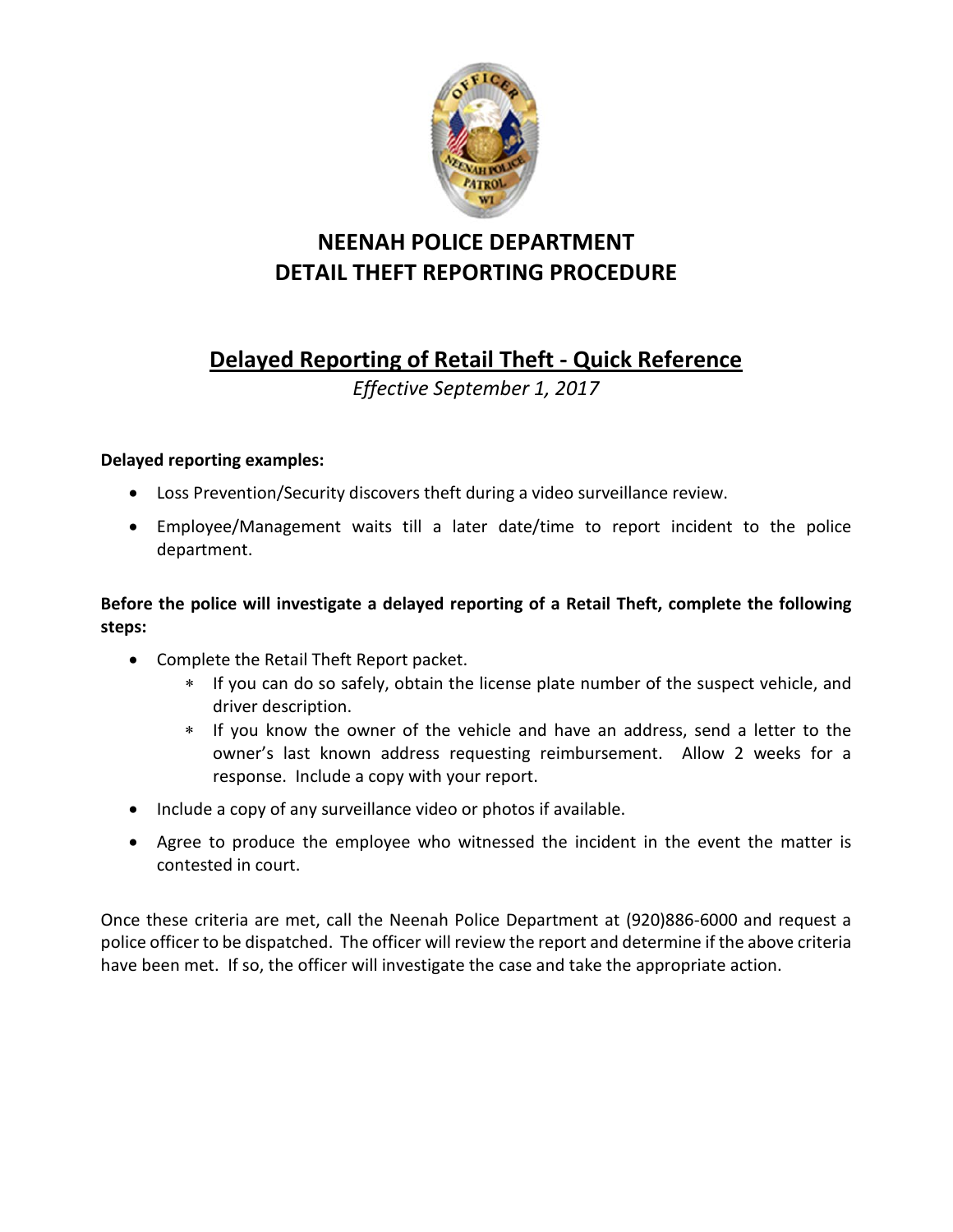

# **NEENAH POLICE DEPARTMENT RETAIL THEFT REPORTING PROCEDURE**

### **INSTRUCTIONS FOR STORE EMPLOYEES**

Before reporting a Retail Theft, please follow the proper reporting procedures detailed below:

#### **1. Contact the Neenah Police Department immediately if:**

- $\Box$  Retail Theft is occurring right now or has just occurred, or;
- $\Box$  The suspect is in custody, or;
- $\Box$  The suspect physically resisted or was armed with a weapon, or;
- $\Box$  Any employee or bystander was injured, or;
- Retail Theft is discovered at a later date (video review) **AND** the amount is **over \$500.00**.

#### **2. Complete a Retail Theft Packet if any of the below situations apply:**

- $\Box$  If there is any reporting delay as a result of store policy or procedure.
- Retail Theft is discovered at a later date (video review) **AND** the amount is **under \$500.00**.

#### **3. The Retail Theft Packet must contain ALL of the information below:**

- $\Box$  Full and complete report (on your form or ours) with a full description of the incident, signed by the reporting party.
- $\Box$  Name, date of birth, address, phone number and position of the reporting party.
- $\Box$  List of all witnesses including:
	- o Name
	- o Date of birth
	- o Address
	- o Phone number
	- o Description of their observations
- $\Box$  Full list of property stolen or damaged (on your form or ours) including full description of the item and the stock number, SKU or UPC. In cases where a serial number is available, include the serial number.
- $\Box$  Complete description of the suspect(s) and vehicle(s) including names (if available) and license plate (if available).
- $\Box$  Copies of any relevant surveillance video including:
	- o Still images of any suspect or vehicle.
	- o Description (in the incident report) of the activity observed on the video and the specific location of the activity (time stamp) on the video.
- $\Box$  A description and full information regarding any related incidents at this store or other stores.

When the report is complete, call the Neenah Police Department at (920) 886-6000 and request a police officer to be dispatched.

The officer will review the report and determine if the above criteria have been met. If so, the officer will investigate the case and take the appropriate action.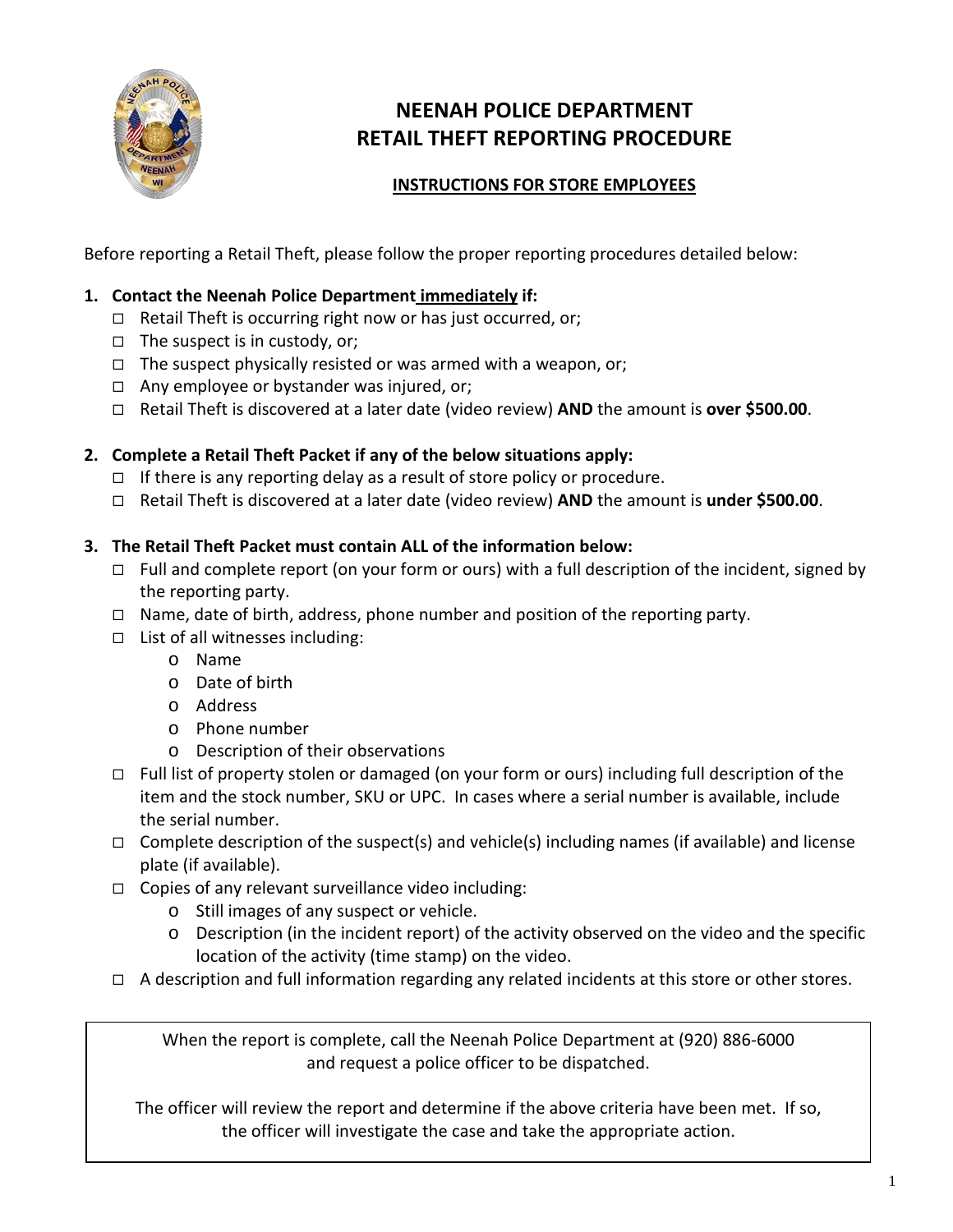

### DELAYED REPORTING OF RETAIL THEFT INCIDENT **(TO BE COMPLETED BY EMPLOYEE)**

| Reporting Date: ____________________                                                                 |                                                                                |  |                                                        |  |                                       |                             |             |       |
|------------------------------------------------------------------------------------------------------|--------------------------------------------------------------------------------|--|--------------------------------------------------------|--|---------------------------------------|-----------------------------|-------------|-------|
| Vehicle Description:                                                                                 |                                                                                |  |                                                        |  | License Plate State Approx. Year Make | Model 2DR / 4DR / SUV / TRK |             | Color |
| Suspect #1 Description: Sex _______ Race _______ Height ______ Weight ______ Hair ______ Eyes ______ |                                                                                |  |                                                        |  |                                       |                             |             |       |
| Description:                                                                                         | (Clothing description - jacket, shirt, hat, shoes, glasses, facial hair, etc.) |  |                                                        |  |                                       |                             |             |       |
| Suspect #2 Description: Sex _______ Race _______ Height ______ Weight ______ Hair ______             |                                                                                |  |                                                        |  |                                       |                             | Eyes $\_\_$ |       |
| Description:                                                                                         | (Clothing description - jacket, shirt, hat, shoes, glasses, facial hair, etc.) |  |                                                        |  |                                       |                             |             |       |
|                                                                                                      |                                                                                |  | (If additional suspects, put information in narrative) |  |                                       |                             |             |       |
|                                                                                                      |                                                                                |  |                                                        |  |                                       |                             |             |       |
|                                                                                                      |                                                                                |  |                                                        |  |                                       |                             |             |       |
|                                                                                                      |                                                                                |  |                                                        |  |                                       |                             |             |       |
|                                                                                                      |                                                                                |  |                                                        |  |                                       |                             |             |       |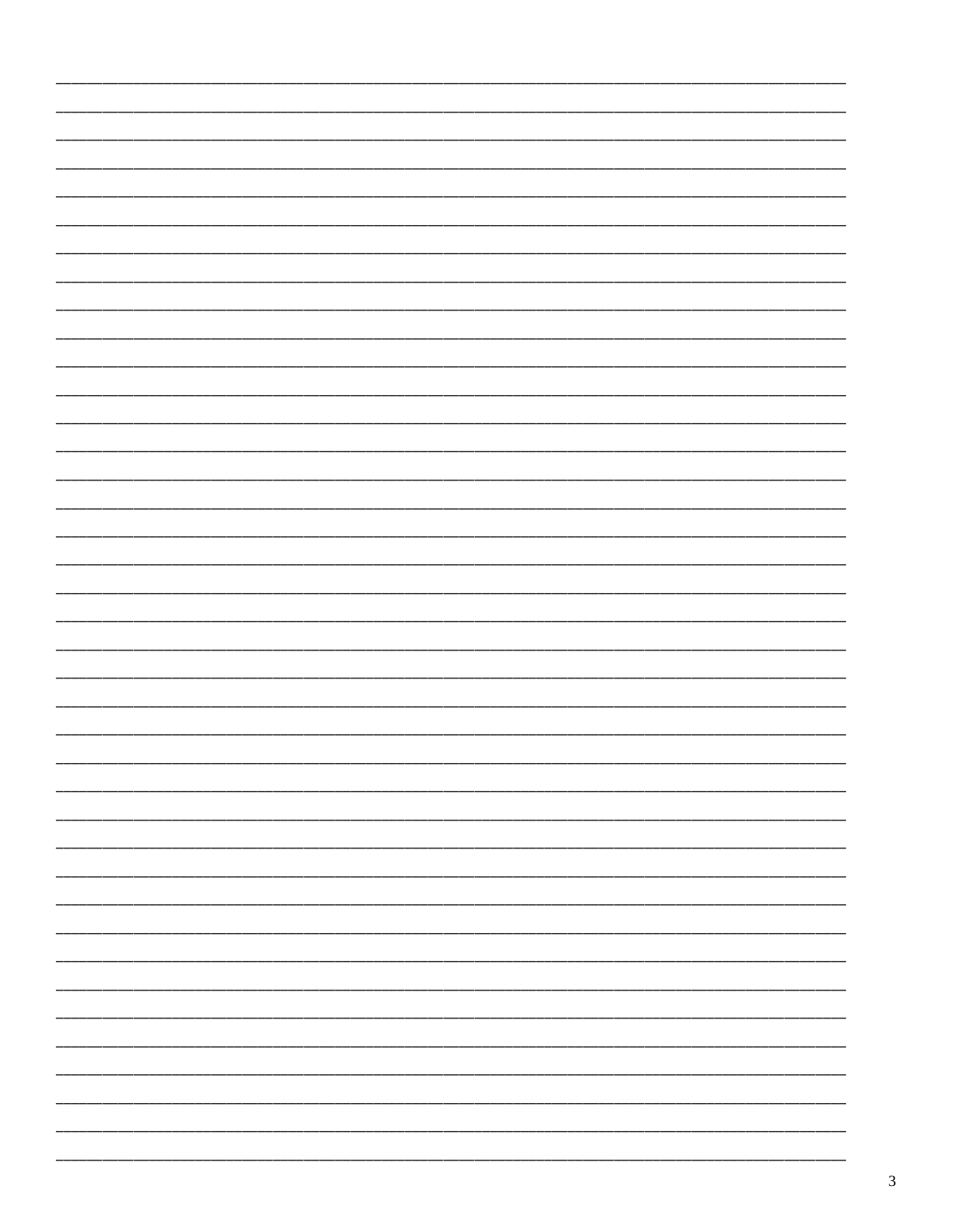|                                                                                                                |                      |                                                       | Date of Birth: ___________________     |  |  |
|----------------------------------------------------------------------------------------------------------------|----------------------|-------------------------------------------------------|----------------------------------------|--|--|
|                                                                                                                |                      |                                                       |                                        |  |  |
|                                                                                                                |                      |                                                       |                                        |  |  |
|                                                                                                                |                      |                                                       | Date of Birth: _______________________ |  |  |
|                                                                                                                |                      |                                                       |                                        |  |  |
|                                                                                                                |                      |                                                       |                                        |  |  |
|                                                                                                                |                      |                                                       |                                        |  |  |
|                                                                                                                |                      |                                                       |                                        |  |  |
|                                                                                                                |                      |                                                       |                                        |  |  |
|                                                                                                                |                      | *Save any security video and receipt for merchandise* |                                        |  |  |
| Reporting Employee:                                                                                            |                      |                                                       | Date of Birth: ______________          |  |  |
|                                                                                                                |                      |                                                       |                                        |  |  |
| Did the suspect(s) have consent to steal property? Y / N (circle one)                                          |                      |                                                       |                                        |  |  |
| Have these suspects been involved in any other thefts that you are aware of? $\blacksquare$ Y / N (circle one) |                      |                                                       |                                        |  |  |
| Was there property damage?                                                                                     | $Y / N$ (circle one) | Total amount: \$                                      |                                        |  |  |
| Was there property loss?                                                                                       | $Y / N$ (circle one) | Total amount: \$                                      |                                        |  |  |
| Employee signature:                                                                                            |                      |                                                       | Date                                   |  |  |